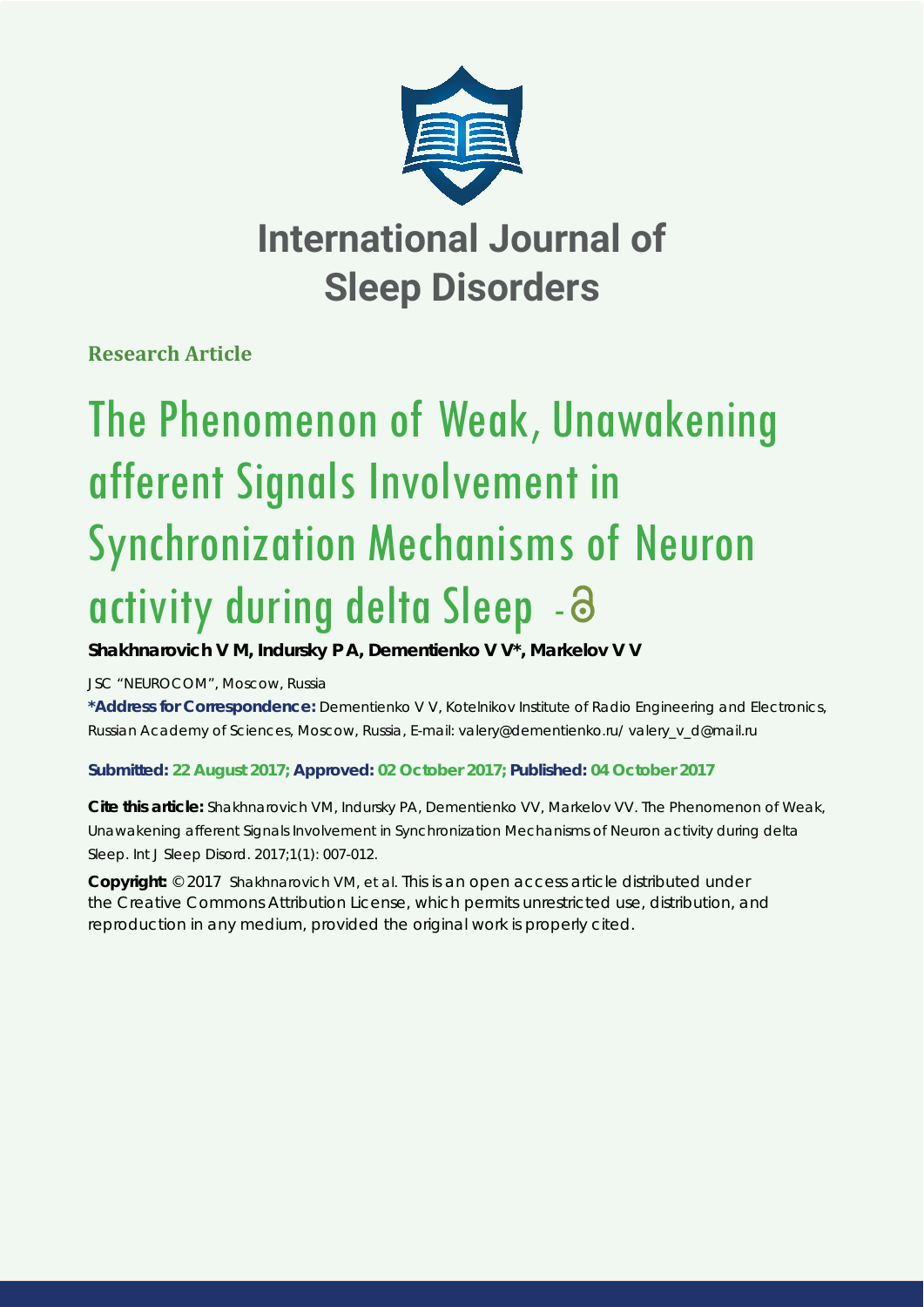#### **ABSTRACT**

Changes in sleep characteristics were studied under the non-wake-up stimulation with current pulses of less than 1 μA on average, applied to the palmar surface skin receptors during delta-sleep. A significant increase in duration of the first and second cycles of deep sleep has been found, as well as a shorter latent period before the delta-sleep onset and a longer time of the Rapid Eyes Movement Sleep (REM). The sleep structure improvement was accompanied by the reduced reactive anxiety and depression and an increase in subjective physical efficiency.

#### **INTRODUCTION**

According to WHO, sleep disorders affect up to 15% of the world population. In developed countries, this figure is substantially higher. In most cases, sleep disturbance is connected with the functional disorders of the central nervous system and with depression, which is now rather well-studied [1-3].

Sleep studying in patients with functional disorders of the central nervous system [2] showed the following changes in a sleep pattern: a decrease in deltaindex; reduced duration of the entire slow-wave sleep stage, especially in the first and second sleep cycles; elongated latent period of the second to third stage transition (from the first sleep spindle to the first deltawave) ; the reduced latent period of the Rapid Eye Movement (REM) phase onset and a greater REM representation in the first half of the night. With improvement of the patient functional state, a reverse dynamics of these parameters occurs [4, 5].

We suggested that not only a direct dependence observed in treatment of depression exists [the condition improvement is accompanied by improvement of sleep [6]], but another statement is true, namely, improvement of the sleep structure is followed by improvement of the patient condition [7]. Thus, an effective method of the sleep structure correction may be expected to be useful for elimination of the reactive anxiety and depression. In this study, we aimed at finding of a physical nondrug way of changing the sleep structure and developing of a method for the sleep quality improvement.

#### **MATERIALS AND METHODS**

First, we have selected a sub threshold electrical stimulation from several non-wake-up actions of various modalities. The effect was the most pronounced when the patients were stimulated at the slow-wave sleep stage (delta-sleep).

For SWS (Slow-Wave Stages) identification we have used wellknown Electro Dermal Activity [EDA] feature [8, 9] which is defined by its tonicity values and phasic parameters Galvanic Skin Response [GSR] (Figure 1]. Specifically this EDA feature we used for sleep stages control during delta sleep stimulation in domestic conditions  $[10]$ .

The therapeutic treatment was a sub threshold electrical stimulation of the palmar surface skin receptors by the current pulses up to 100 μA repeated with frequency of 0.5-1.2 Hz for 3-10 ms.

Our study involved 57 subjects (32 men and 25 women) aged from 27 to 55 years who were discontent with sleep and complained about bad mood and working capacity. A control group involved 19 subjects 26-37 years of age who also were complaining about sleep disorders.

#### **Examination of each subject passed through five steps**

Step 1

- Survey was conducted using standard sleep questionnaires.
- Psychological testing. In order to identify depression symptoms manifestation degree and reactive anxiety level, tests of Tailor Manifest Anxiety Scale [12], Spielberger State Anxiety Inventory [13] and Beck Depression Inventory [14] were used.
- Blood pressure was measured.
- Laboratory polysomnographic studies of the night sleep without stimulation for two nights using standard poly somnography with additional electro-dermal activity dynamic registration [10].

Step 2

• Poly graphic studies of the night sleep in the laboratory, similarly to Step 1, with stimulation during the deltastage of sleep for one night.

Step 3

• Home sleep with a device that stimulates a subject during delta sleep for seven consecutive nights. Diagnosing of sleep stages and stimulation during the slow-wave sleep phases were conducted according to the biofeedback scheme by measurement of the electro dermal activity [10].

Preliminary studies of efficiency showed that the primary fixation of the therapeutic effect occurred on the six to seven days of the nocturnal stimulation.

#### Step 4

• Sleep with a device in the laboratory under the polygraphic control for one night.

Step 5

- Final questioning,
- Psychological testing
- The blood pressure measurement.

To assess the subjects' state, polysomnographic analysis and psychological testing were used: Beck test, Taylor scale, Spielberger test, and WAM technique [self-reports about well-being, activity, and mood]. The results were processed statistically using Student's t test. The differences were considered significant at  $p < 0.05$ .

#### **RESULTS**

Analysis of our results showed that in all subjects, the delta sleep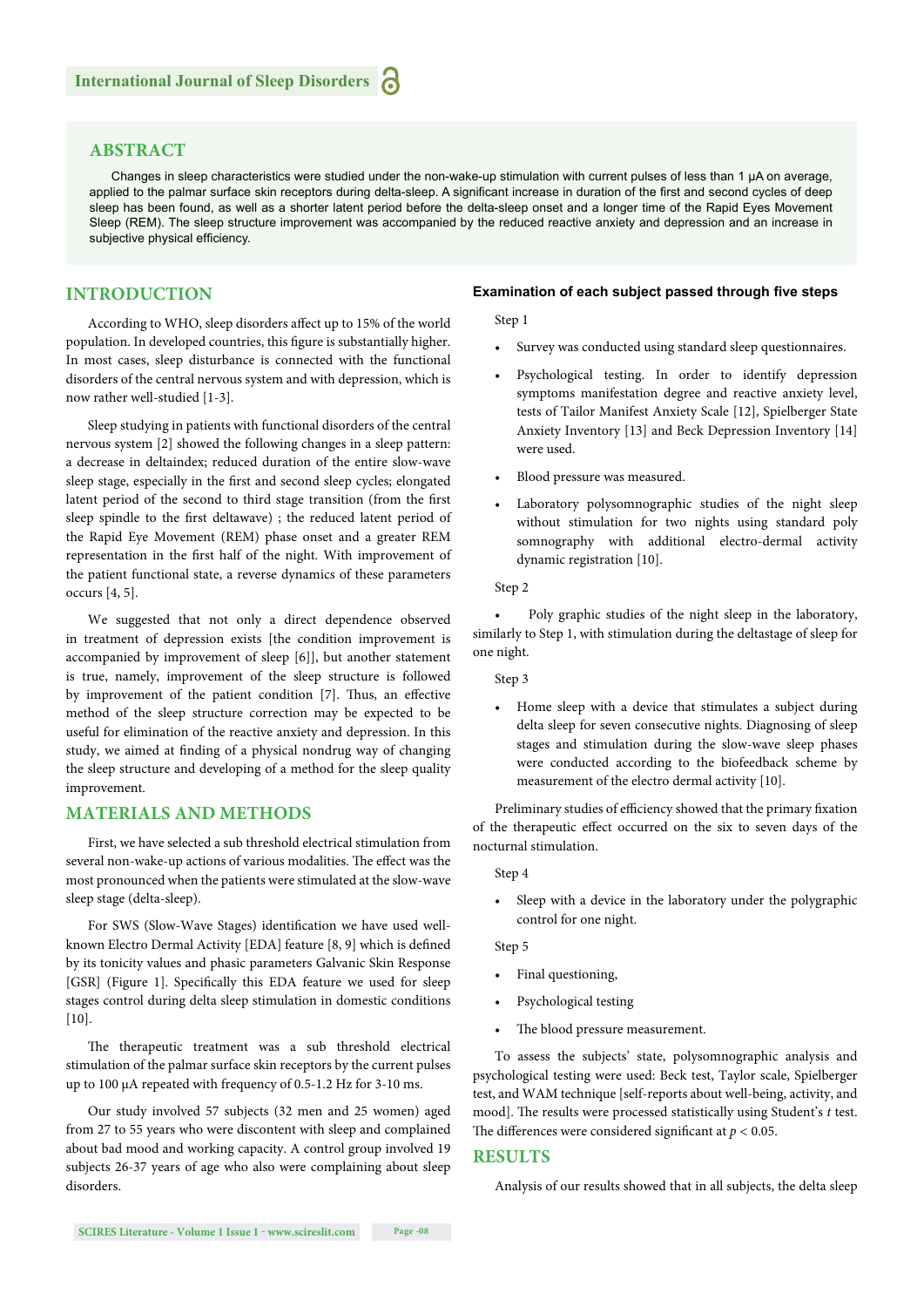

**Figure 1:** Low skin resistance and high level phasic activity (GSR) co-occur with active wakefulness. During relaxation period and somnolence stage it decreases and arises again during 2nd stage reaching its maximum at the SWS stage, then, decreases again during REM sleep.



respectively]. Here and in figure. 2,  $M \pm 99\%$  CI.

duration increased significantly, after the seven-day stimulation: on average, by a factor of 1.3 ( $p = 0.04$ ).

This effect was observed in 60% of all 57 test subjects. Note that in a group of subjects who had a longer deltasleep already in the first night with stimulation, this parameter increased by a factor of 1.6 on average ( $p = 0,0005$ ) after the complete course and the effect was observed in 85% of subjects of this group. Thus, we used an objective criterion of patient selection; therefore, this is a promising method of the sleep quality improvement.

#### Delta sleep duration, min

The use of this criterion enabled us to identify in the background experiments [the first night] a group of subjects with significantly shorter delta-sleep duration than in the entire sample on average [34 subjects out of 57 test subjects, [Figure 2]. In other words, we were dealings with the objective sleep problems of a certain group of subjects.

Improvement of the sleep quality after a stimulation course (Figure 2) was also confirmed by a 1.3-fold shortening of the delta-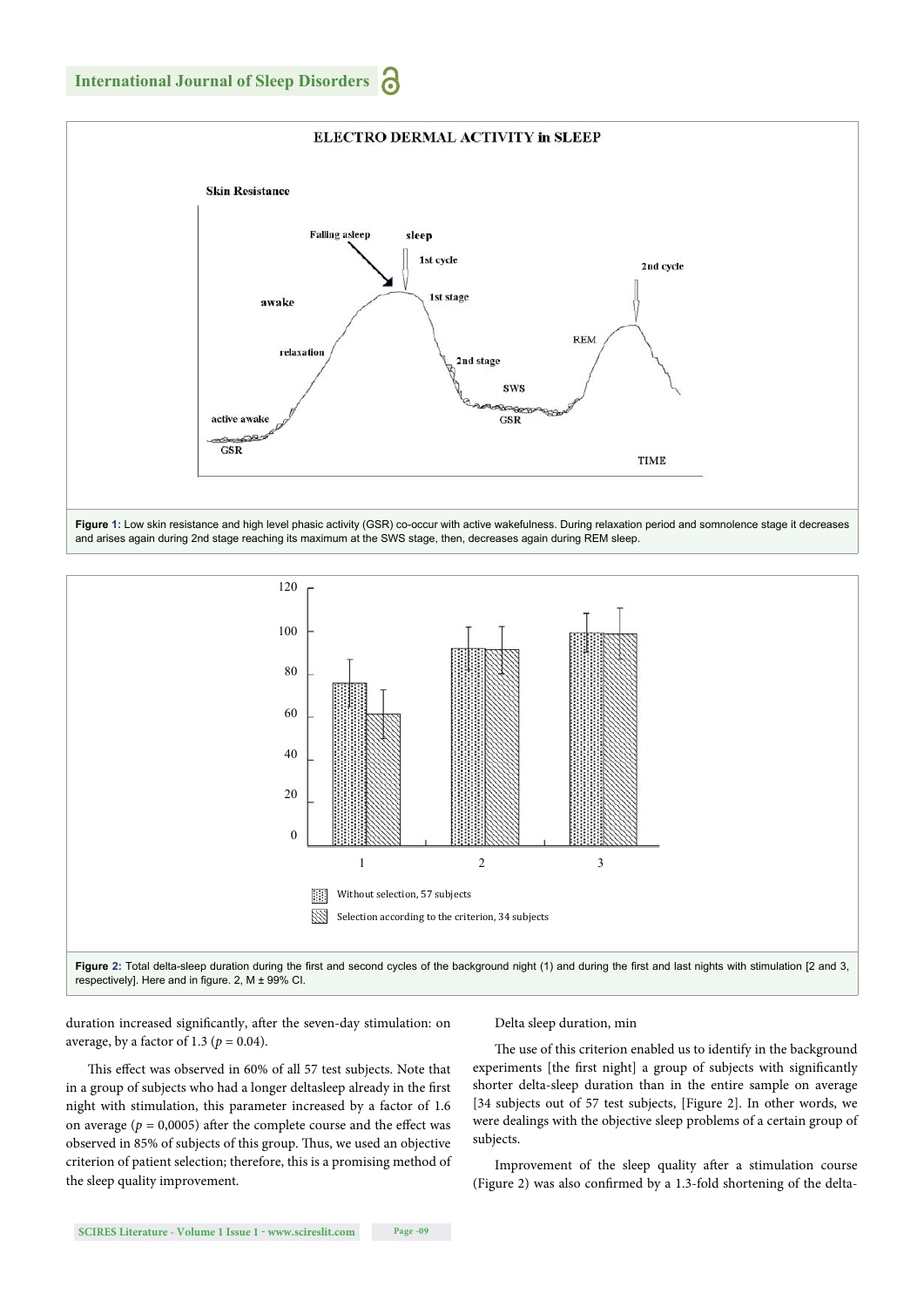

sleep latent period (the time between the first sleep spindle and the first delta wave of at least 70  $\mu$ V), as well as by a 1.4-fold increase in the rapid sleep latent period and a significant 1.5-fold decrease in the average duration of the first Rapid Sleep Episode [REM]. In addition, in the slow-wave phase, the power of delta activity and the delta wave average amplitude increased significantly. In other words, according to the old classification, the fourth stage was significantly more pronounced [at least 50% of delta waves per epoch].

The final stage of psychological testing [Figure 3] showed that, after electro stimulation, depression of the test subjects and the level of their reactive anxiety were significantly reduced as compared to the background parameters. In the morning after sleep, these subjects were in a good mood and had a subjective state of having a good night sleep and better working efficiency.

Analysis of the psychological state dynamics showed that the condition improvement was similar in the group selected according to the above criterion and in all test subjects as a whole. Probably, the use of a device for stimulation causes a suggestive effect, which in itself is positive and does not contradict a lengthening of the test subjects' deltasleep.

After a stimulation course, in the test subjects, the level of systolic Blood Pressure (BP) was reduced on average by 20 mm Hg. This BP dynamics was accompanied by a decrease in the level of anxiety and reactive depression.

There were no any significant changes in sleep characteristics as compared to the background parameters in the control subjects. However, some of them [six subjects] had several positive changes in sleep characteristics as well as they were feeling better [WAM technique], which was clearly indicative of the placebo component in our technology.

The results obtained may be probably explained by a phenomenon of sleep protection against the weak centripetal wake-up pulses from skin receptors. This phenomenon is induced by a neurophysiologic mechanism that activates sub cortical structures responsible for the cortical neuron synchronization in the delta activity regime. Passing of the wake-up pulses via reticular formation and, probably, via the thalamus is blocked completely or partially. The process is referred to as the mechanism of involvement.

Probably, this mechanism underlies correction of the slow-wave sleep by means of electrical stimulation, which is accompanied by improvement of general psychological condition of the test subjects due to processes occurring in the delta sleep. During this very stage, the anterior lobe of pituitary gland is known to produce at least twothirds of the somatotropic hormone responsible for protein synthesis, while epiphysis is known to produce melatonin, the hormone of good mood, performance, and memory. At the same time, memorization processes are consolidated, which is interpreted by patients as improvement of self-rated well-being and working efficiency.

In our previous publication [7] we voiced the proposal that unawaking incentives physical modality can vary. Therefore, involvement mechanism appears to be universal. This data supports the outcome of the research [15] where acoustic stimulation was used. Either one of the outcomes  $[7,15]$  open significant opportunities for creation of automated means of SWS correction and insomnia therapy.

#### **ACKNOWLEDGMENTS**

The study was supported by the Russian Foundation for Basic Research, project no. 14-07-00580.

#### **REFERENCES**

- 1. Rotenberg, V.S, The Adaptive Function of Sleep and the Causes and Manifestations of Its Disturbance, [in Russian]. Moscow: Nauka, 1982.
- 2. Buysse, D.J., Insomnia. Principles and Practice of Sleep Medicine*,* Eds: Kryger M.H., Roth, T., and Dement, Elsevier, New York, 2005, pp. 702–760.
- 3. Koval'zon, V.M., Principles of Somnology [in Russian], Moscow: BINOM, 2011.
- 4. Massimini M, Ferrareli F, Esser, S.K, Riedner BA, Huber R, Murphy M, et al. Triggering Sleep Slow Waves by Transcranial Magnetic Stimulation. Proc.